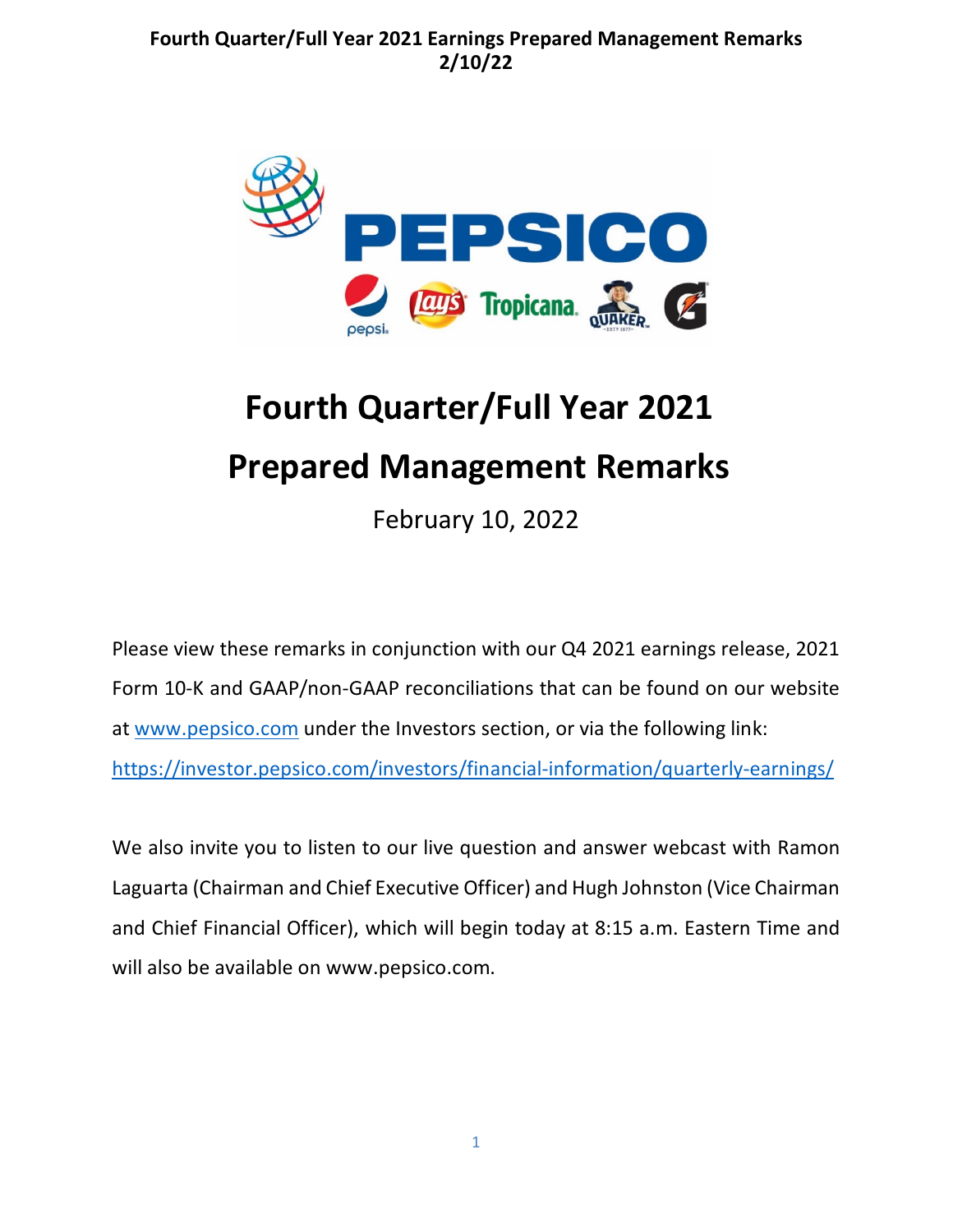# **Cautionary Statement**

These prepared remarks contain forward-looking statements, including about our business plans, 2022 guidance, and the potential impact of the COVID-19 pandemic on our business. Forward-looking statements inherently involve risks and uncertainties and only reflect our view as of today, February 10, 2022, and we are under no obligation to update. When discussing our results, we refer to non-GAAP measures, which exclude certain items from reported results.

Please refer to our Q4 2021 earnings release and 2021 Form 10- K, available on [pepsico.com,](http://pepsico.com/) for definitions and reconciliations of non-GAAP measures and additional information regarding our results, including a discussion of factors that could cause actual results to materially differ from forward-looking statements.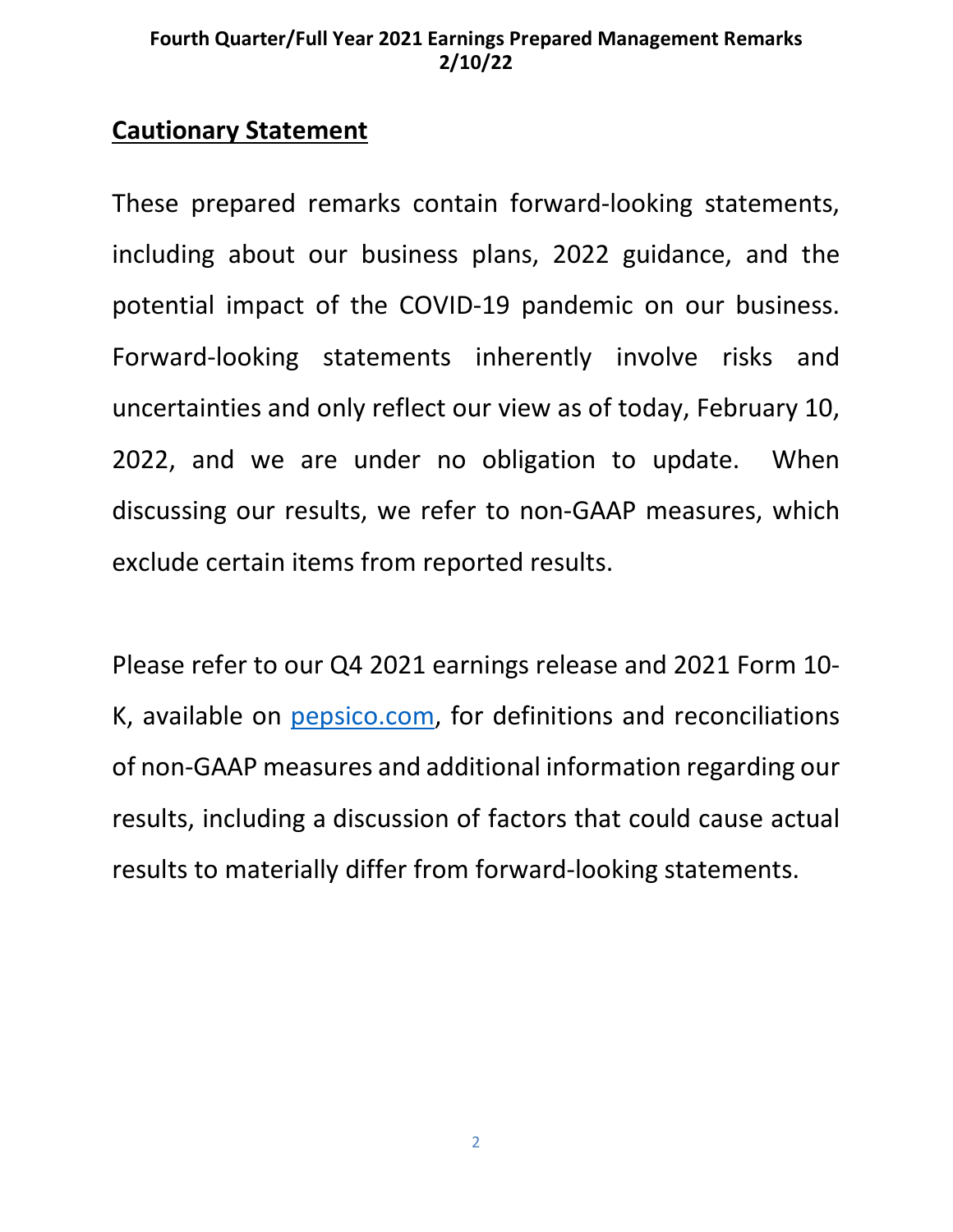As a reminder, our fiscal year ends on the last Saturday of each December, resulting in a  $53<sup>rd</sup>$  reporting week every five or six years, including in our 2022 financial results. Our fourth quarter 2021 financial results in the United States and Canada (North America) are reported on a 16-week basis. Prior to the fourth quarter of 2021, substantially all of our international operations reported on a monthly calendar basis. However, beginning in the fourth quarter of 2021, all of our international operations reported on a monthly calendar basis for which the months of September, October, November, and December are reflected in our results for the 16 weeks ended December 25, 2021. This change did not have a material impact on our consolidated financial statements.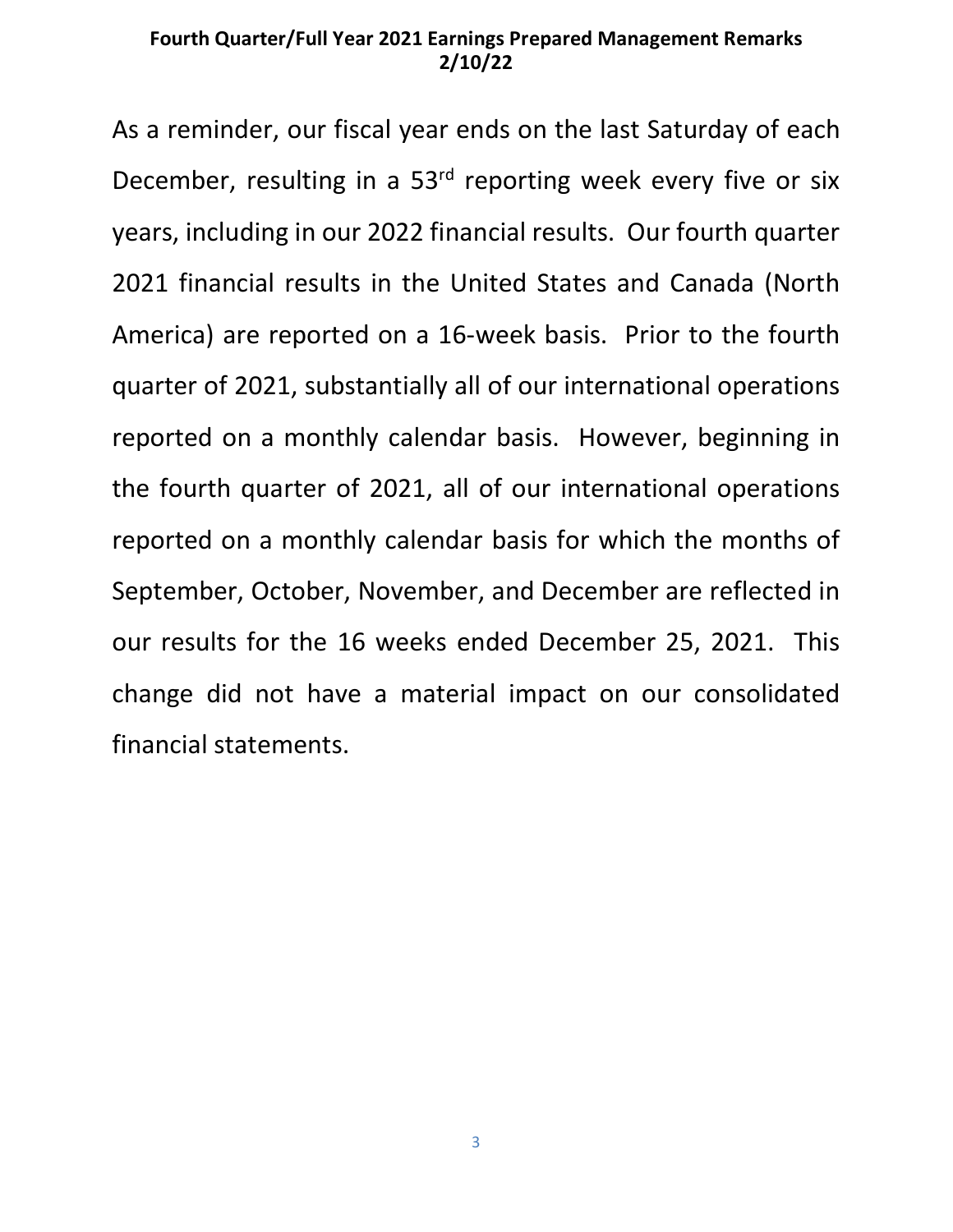# **Chairman and CEO, and Vice Chairman and CFO Commentary**

We are very pleased with our results for the full year as our business delivered 9.5 percent organic revenue growth and 12 percent core constant currency earnings per share growth.

Our strong results give us confidence that our unwavering commitment to becoming a 'Faster, Stronger, and Better' organization is working as our investments have fortified our businesses.

Our organic revenue growth meaningfully accelerated in 2021, reflecting the geographical and category diversity of our portfolio with both our global beverage and convenient foods businesses performing well.

We continued to win in the marketplace as we held or gained share across many of our key markets, including the U.S., Mexico, Brazil, China, Saudi Arabia and Poland. And for the sixth consecutive year, PepsiCo received the #1 manufacturer ranking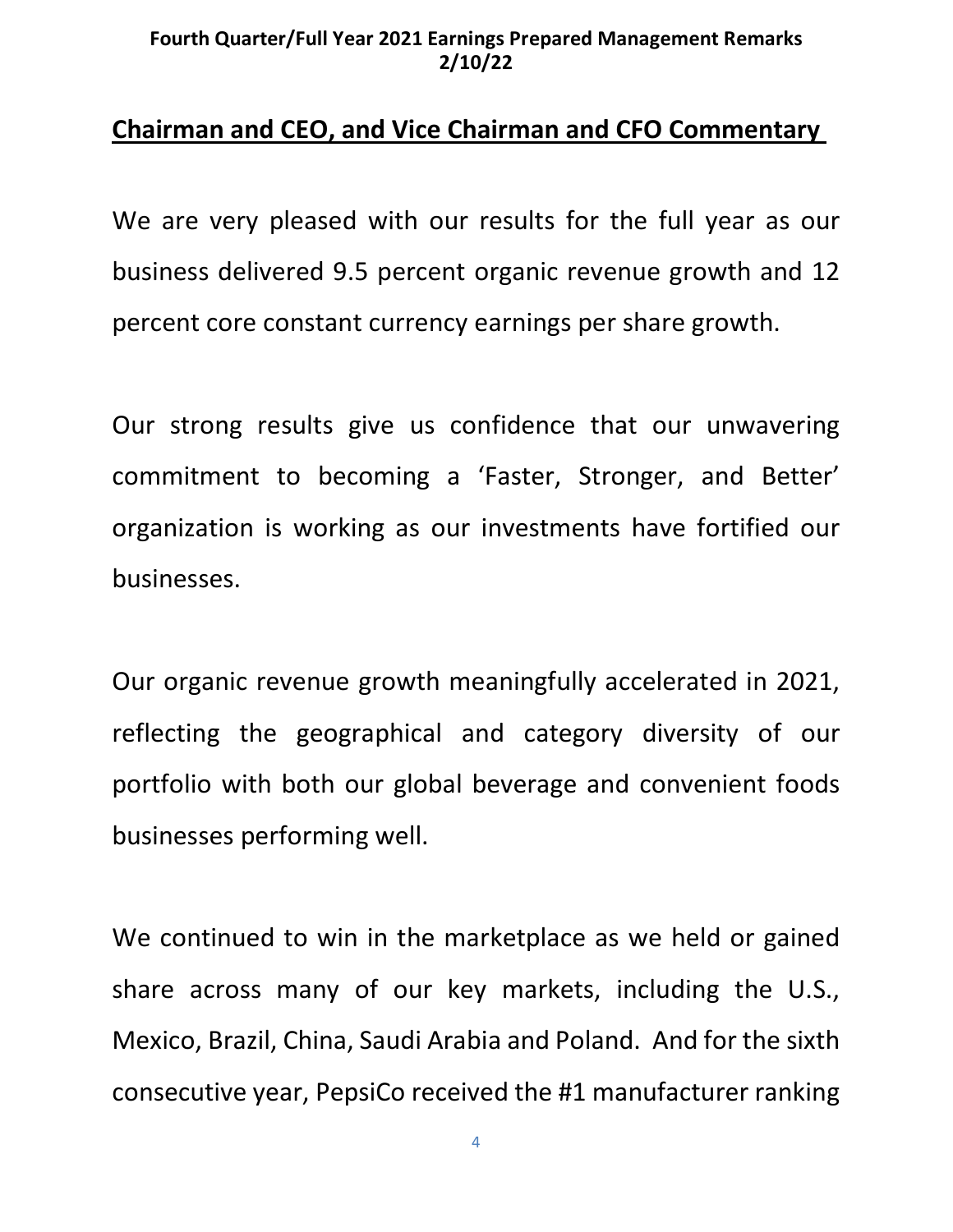in the latest Kantar PoweRanking survey which reflects our customers' view of PepsiCo as a valued partner and demonstrates the benefits of investing alongside our customers to help them drive growth.

We were also able to navigate through a complex and dynamic cost environment while continuously investing in our business. Our core gross profit increased 10 percent, while our core operating profit increased 8 percent and reflected a double-digit increase in our advertising and marketing spend in 2021.

We also took decisive actions and made numerous investments to fortify our businesses, portfolio, organization, and value chain. For example:

• We advanced our digitalization efforts to better leverage technology and data analytics to capture data at a more granular level, and ensure we have the right products in the right location at the right price  $-$  or what we refer to as precision at scale.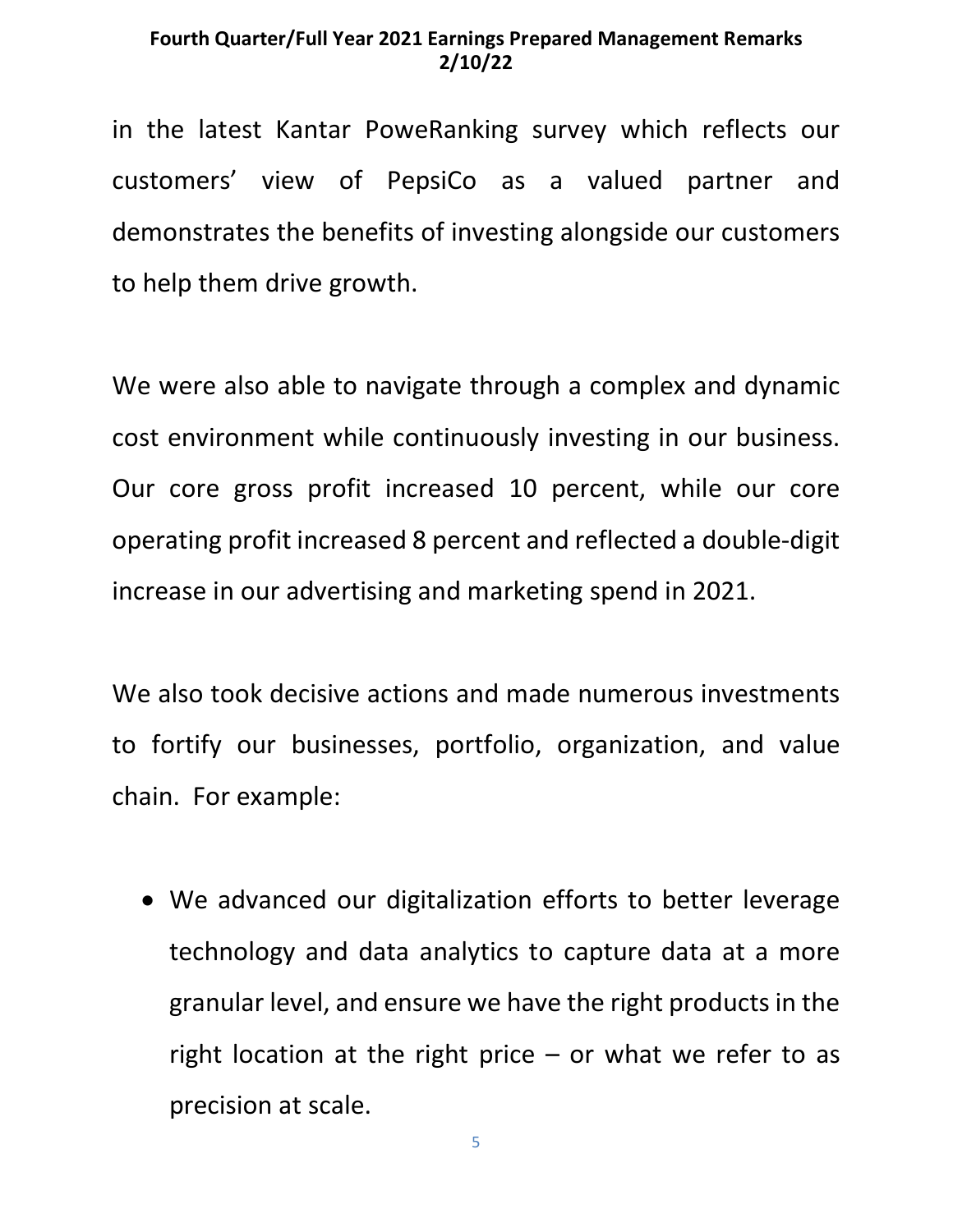- We delayered our organization in certain international divisions by shifting resources from the center to local markets to enhance our agility, expertise, and local execution capabilities.
- We recently completed the previously announced divestiture of Tropicana, Naked and other select juice brands to PAI Partners for approximately \$3.5 billion in cash (pre-tax) and a 39 percent noncontrolling interest in a newly formed joint venture that will operate across North America and Europe.
- We entered into new business ventures with Beyond Meat to develop, produce and market plant-based protein products, and The Boston Beer Company to target the lowalcohol occasion with our Mountain Dew brand.
- We expanded our global business services initiative and advanced on our journey to gradually upgrade and harmonize our IT systems with our target to deliver at least \$1 billion in annual productivity savings through 2026.
- We introduced and implemented PepsiCo Positive (pep+),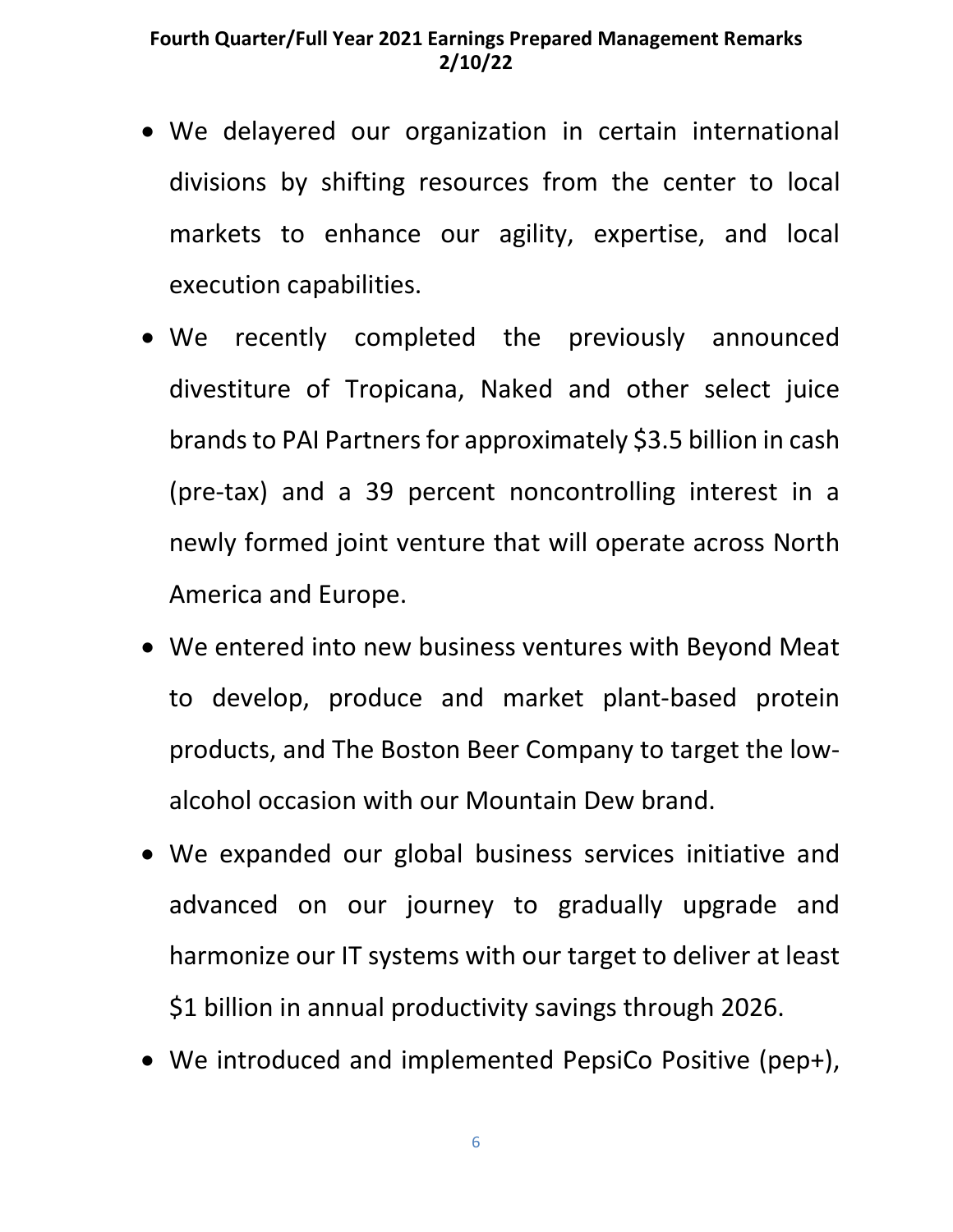an end-to-end strategic transformation with sustainability and human capital at the center of how we will strive to create growth and value for the planet and people.

• And we advanced our culture and talent with numerous initiatives and investments to achieve an even more collaborative, inclusive, and equitable workplace at which we focus to get things done fast and act like owners with high levels of integrity.

As we look ahead to 2022, we believe our businesses can build on the momentum and strength delivered in 2021.

With consumer preferences gravitating towards convenience, variety, and portion control, we believe our categories can continue to perform well and that our product and package varieties are well positioned to capitalize on these trends.

We also expect commodity, transportation, and labor cost inflation to persist. We plan to mitigate the impact of these pressures with our revenue management capabilities and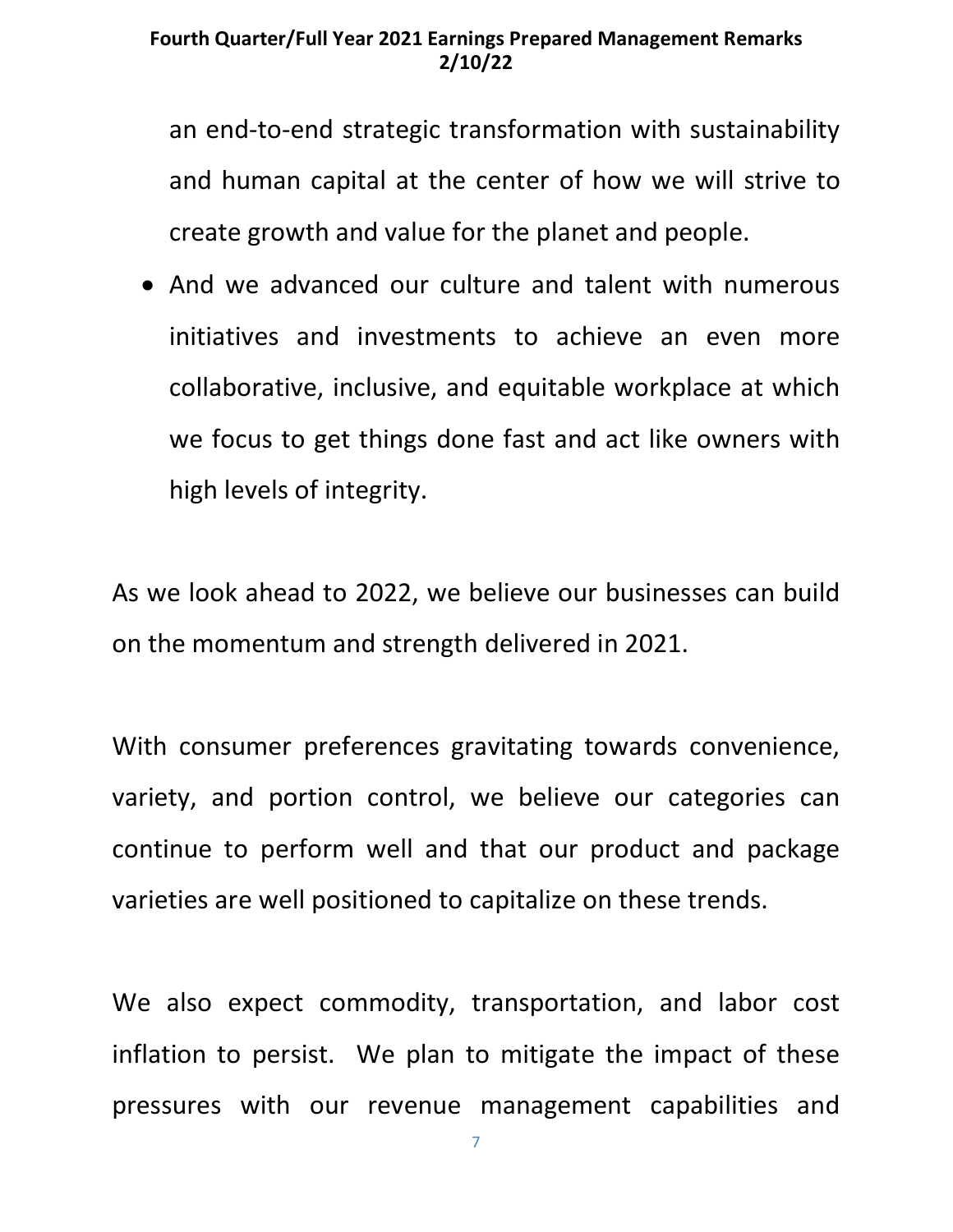productivity initiatives, and remain committed to investing in our people, brands, supply chain and go-to-market systems.

As a result, we expect to deliver 6 percent organic revenue growth and 8 percent core constant currency earnings per share growth in 2022.

Before we discuss our financial results and outlook in more detail, we would like to thank our highly experienced local teams and front-line employees who continue to focus on driving superior marketplace execution to serve our customers and communities. Our performance would not have been possible without your dedication.

## **Fourth Quarter PepsiCo Financial Review**

We delivered 11.9 percent organic revenue growth, which was comprised of 5 percentage points of volume growth and a 7 percentage-point contribution from price and mix in the fourth quarter.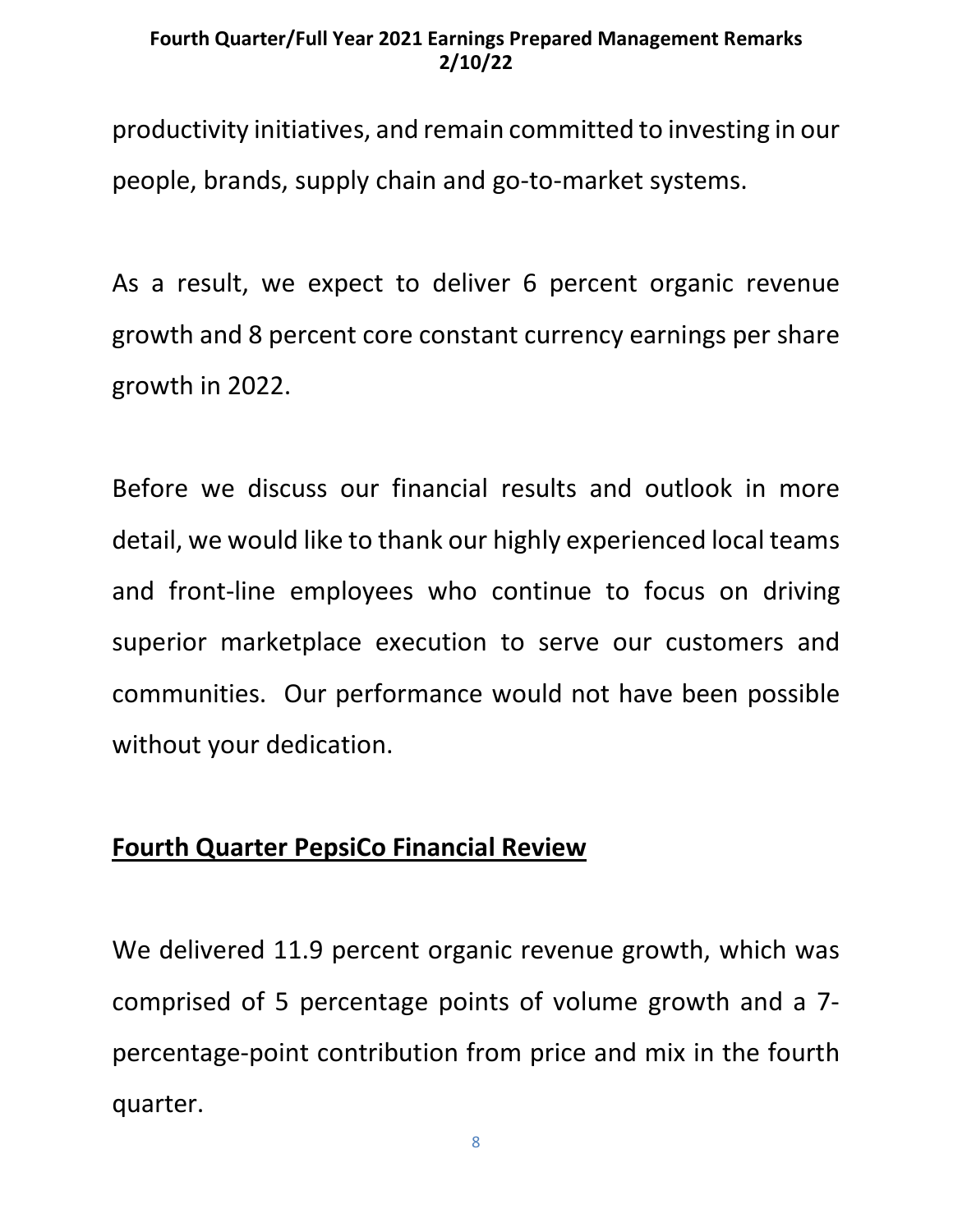Our strong topline performance was underpinned by an acceleration across both our global beverage and convenient foods businesses which respectively delivered 11 percent and 13 percent organic revenue growth.

Geographically, organic revenue growth in North America accelerated to 12 percent as our investments fueled strong performance across beverages and convenient foods, while our International business delivered 11 percent organic revenue growth.

Our core gross profit increased 10 percent while our core operating profit declined and reflected supply chain bottlenecks, escalating inflationary pressures related to commodity, transportation, and labor costs, as well as a strong double-digit increase in advertising and marketing spend and other planned business investments.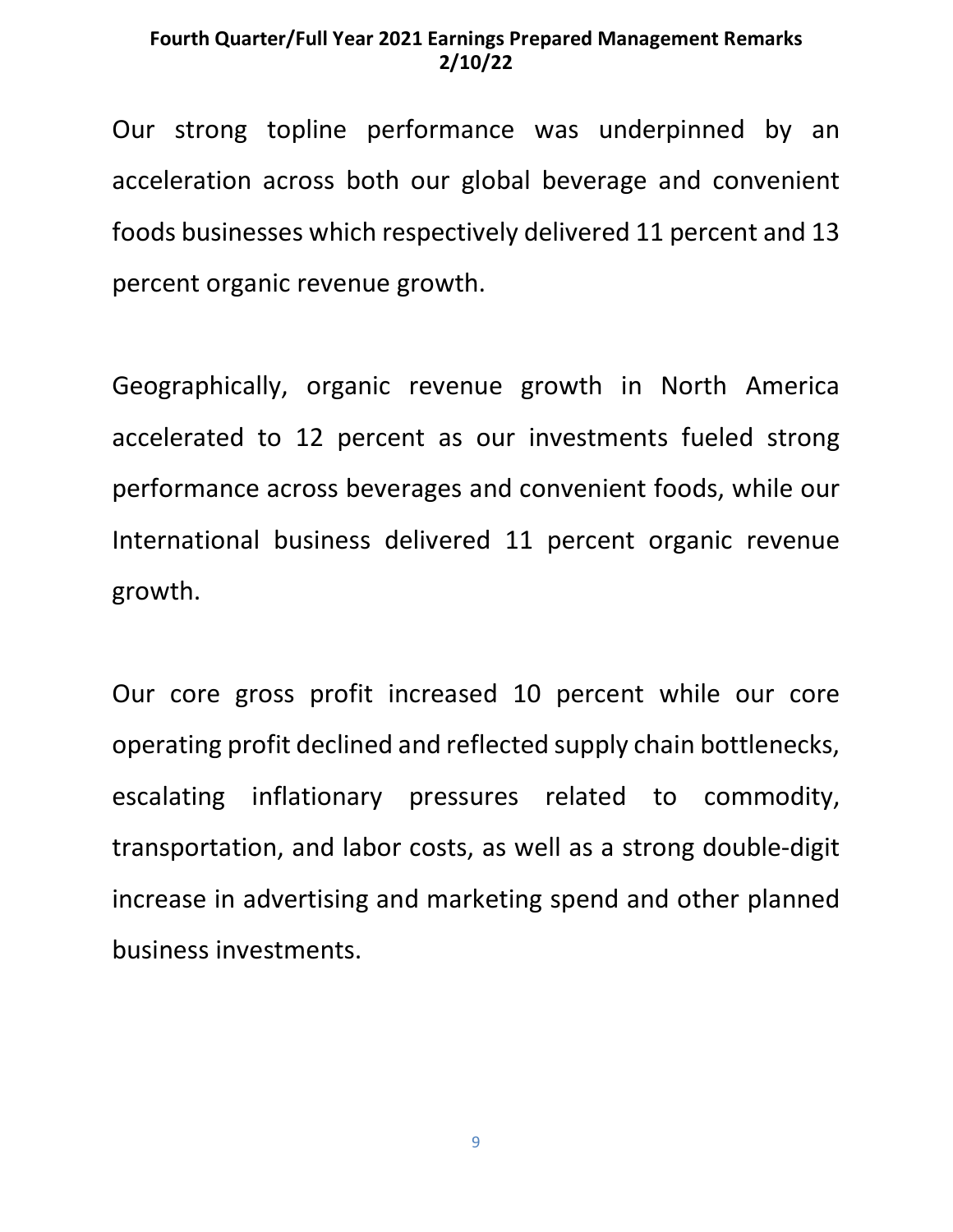## **North America Divisions Review**

Each of our North America divisions delivered strong organic revenue results in 2021. During the fourth quarter, both Frito-Lay North America and Quaker Foods North America delivered their strongest quarterly rate of organic revenue growth in 2021, while PBNA's organic revenue growth accelerated versus the previous quarter.

**Frito-Lay North America** delivered 13 percent organic revenue growth for the fourth quarter, reflecting strong volume growth and positive net revenue realization.

For the full year, organic revenue increased 7 percent and our business gained market share in both the salty and savory categories in the U.S.

Frito-Lay's results were aided by consumer-centric innovation with products such as Doritos 3D, Cheetos Crunch Pop Mix, Lay's Kettle Cooked Extra and Ruffles Double Crunch. We also recently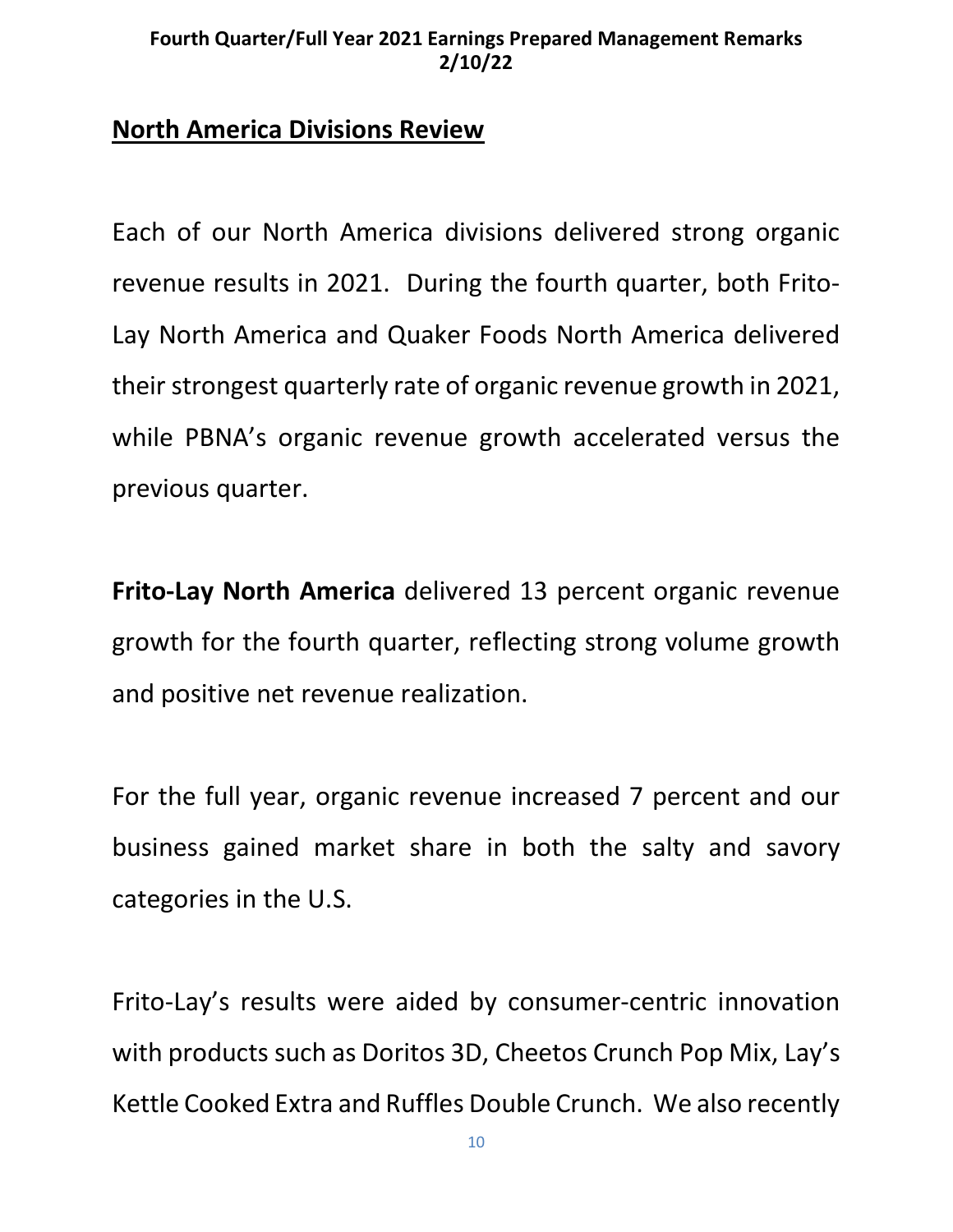introduced Lay's Layers to build on the unique texture and flavor varieties we can bring to the market by revitalizing our products and delighting consumers.

In fact, our Frito-Lay North America business was ranked the #1 innovation driver across salty and savory categories in 2021, as defined by IRI.

Frito-Lay's full year results were also aided by capability and capacity investments across the value chain to support growth with our variety pack offerings delivering strong double-digit net revenue growth in both the fourth quarter and full year.

In addition, many of Frito-Lay's large, beloved brands delivered strong net revenue growth for the full year with Ruffles delivering double-digit net revenue growth, Doritos delivering high-single digit net revenue growth, and Lay's, Tostitos, and Cheetos delivering solid net revenue growth.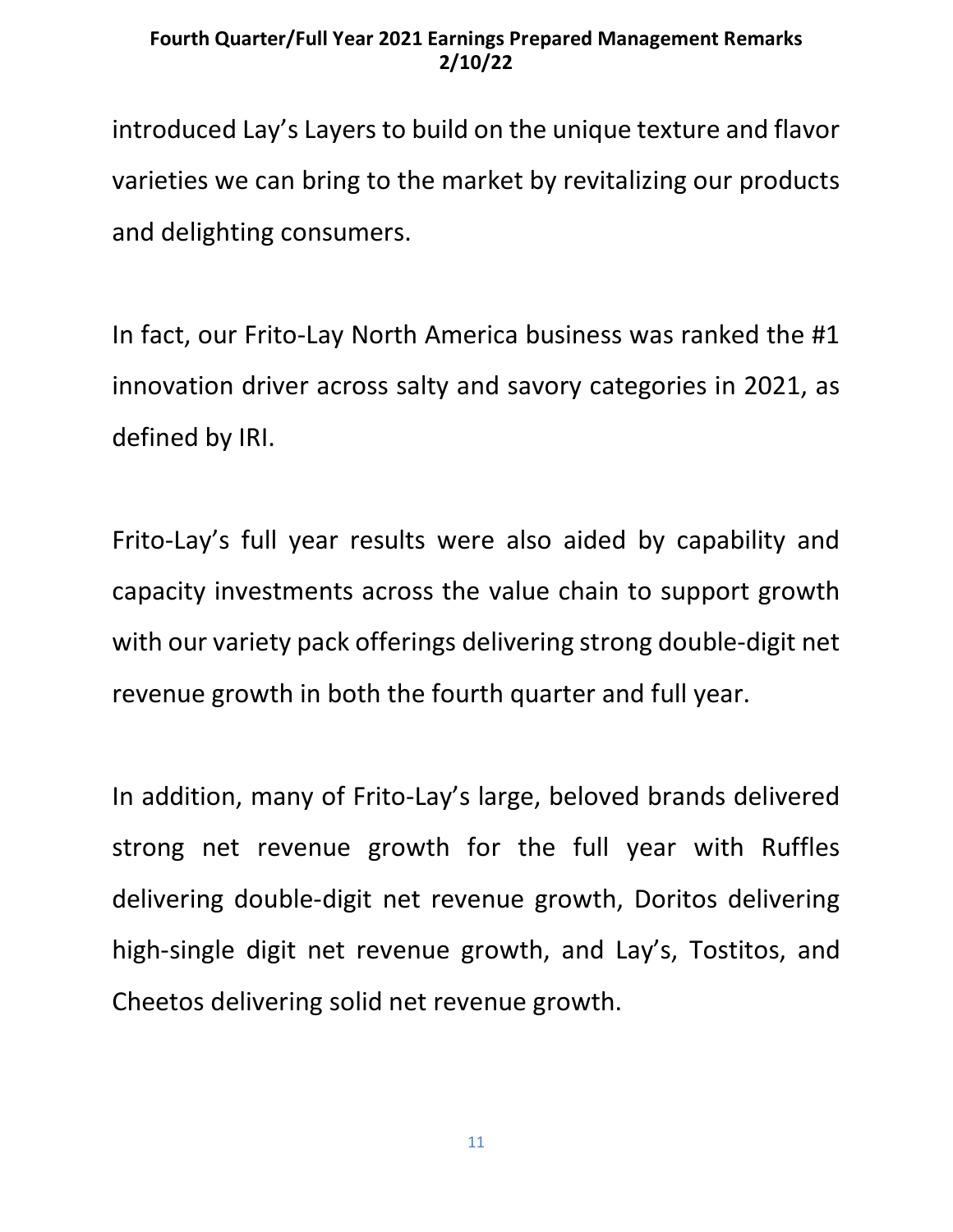Emerging brands geared towards more nutritious snacking, such as Bare and Smartfood delivered double-digit net revenue growth in the fourth quarter, while PopCorners delivered double-digit net revenue growth for both the fourth quarter and full year.

The breadth of Frito-Lay's growth manifested across every key retail channel. For both the fourth quarter and full year, we saw strong net revenue growth across the large format, convenience and gas, foodservice, and e-commerce channels.

Frito-Lay's core operating profit increased 5 percent in the fourth quarter and 4 percent for the full year and reflected the impacts of supply chain bottlenecks, as well as escalating inflationary pressures related to commodity, transportation, and labor costs. Advertising and marketing spend also increased at a strong double-digit rate in the fourth quarter.

**Quaker Foods North America** organic revenue growth accelerated in the fourth quarter to 9 percent, or 17 percent on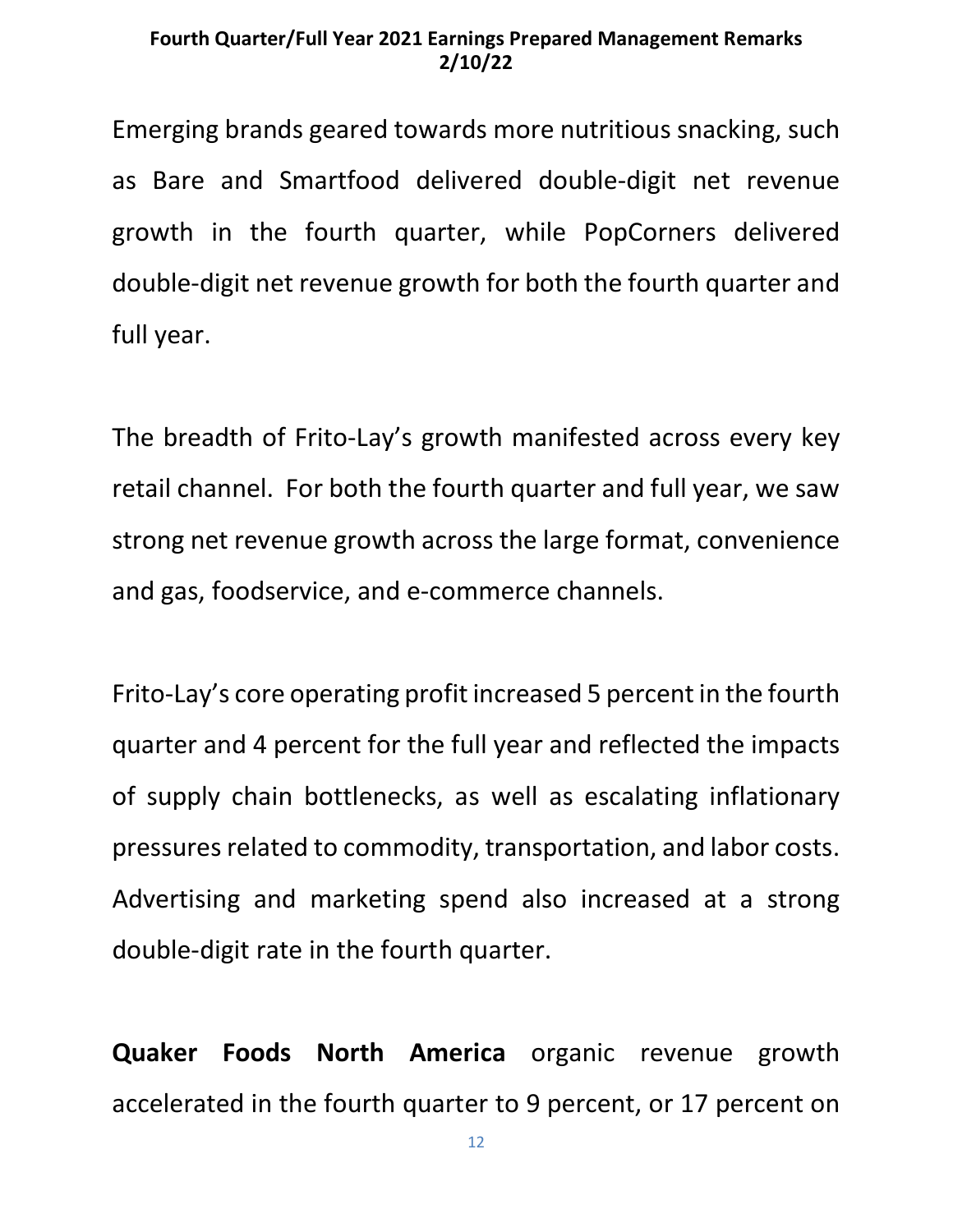a two-year basis, as we continued to capitalize on the at-home consumption trend and certain supply disruptions eased.

For the full year, we were encouraged to see the business deliver 10 percent organic revenue growth on a two-year basis.

Throughout 2021, we tailored and extended our Quaker brands to focus on consumer-centric innovation within convenient foods, while also targeting new occasions. Some examples include Cheetos Mac 'n Cheese, Pasta Roni Heat & Eat and lite snacks offerings such as rice crisps and rice cakes.

As a result, our business held or gained market share in the convenient meals, lite snacks, and hot and ready-to-eat cereal categories in the U.S. in 2021.

In addition, during the fourth quarter, our business delivered strong double-digit net revenue growth in lite snacks, snack bars, convenient meals and cookies and high-single digit net revenue growth in hot cereal.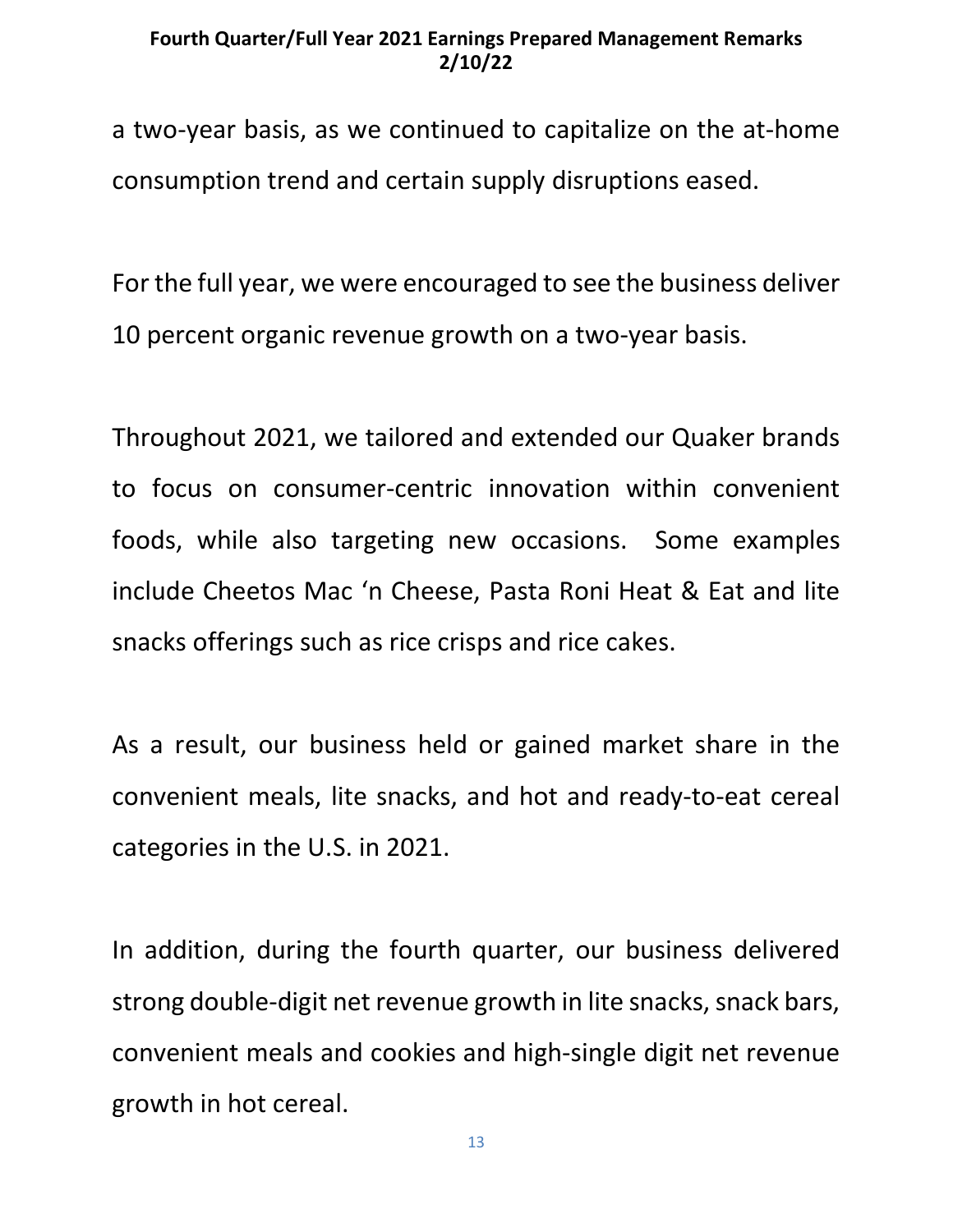Quaker's core operating profit increased in the fourth quarter and included a double-digit increase in advertising and marketing spend but declined for the full year driven by supply chain bottlenecks, as well as escalating inflationary pressures related to commodity, transportation, and labor costs.

**PepsiCo Beverages North America** delivered 12 percent organic revenue growth in the fourth quarter and 10 percent organic revenue growth for the full year.

Business performance benefited from our locally-focused division structure, effective revenue management execution, and brand building investments.

As a result, many key brands performed exceptionally well for the full year, including double-digit net revenue growth in Pepsi, Mountain Dew, Gatorade, Starbucks, LIFEWTR, bubly, and Aquafina.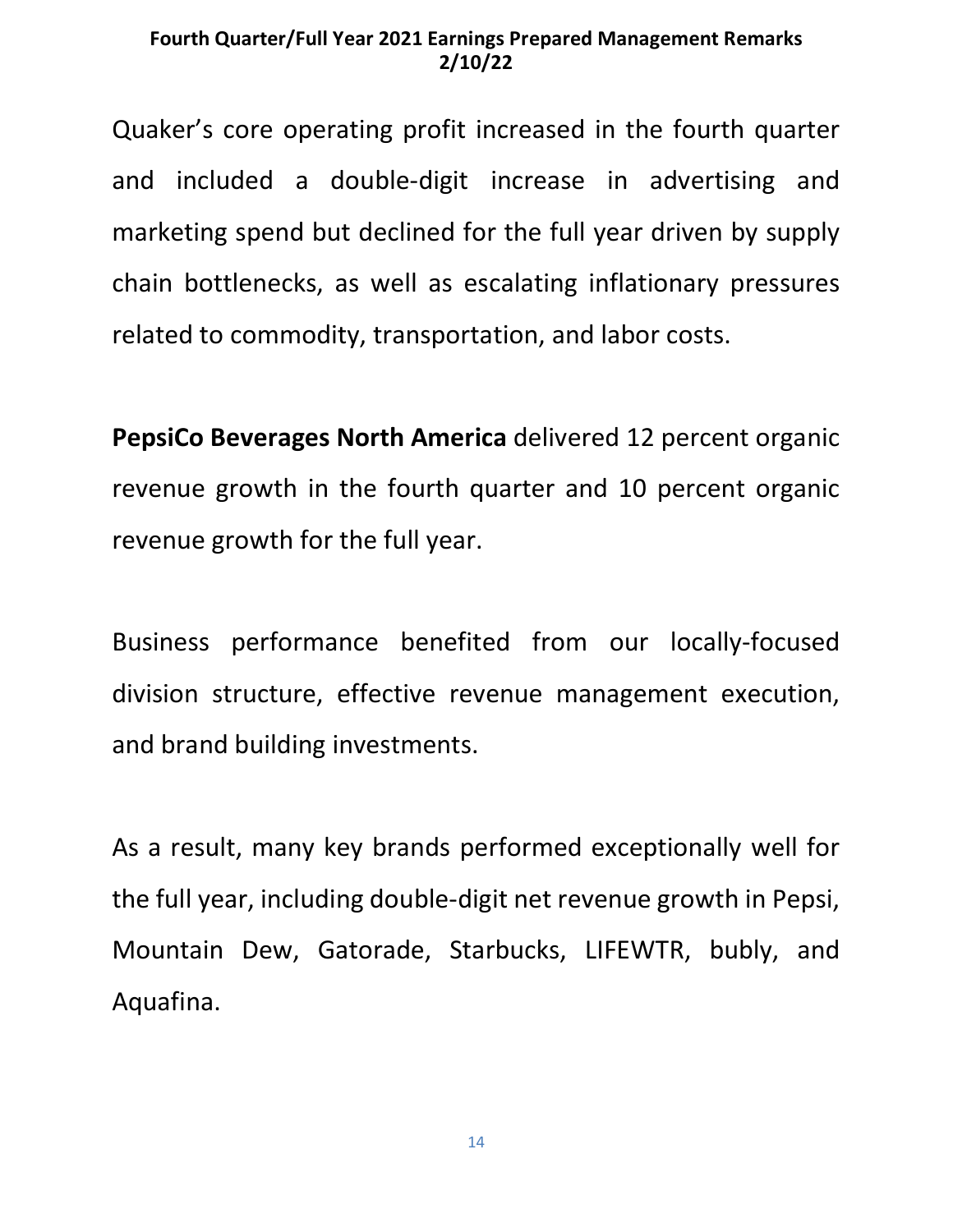Mountain Dew gained market share within the carbonated soft drink category while we also gained share within the ready-todrink tea, water, and sparkling water categories for the full year.

Our consumer-centric innovation platforms also played a key role in PepsiCo Beverage North America's performance. For example:

- In the zero-sugar space, our Pepsi Zero Sugar, Mountain Dew Zero Sugar, Gatorade Zero and bubly products delivered in aggregate more than \$2.0 billion in estimated retail sales in 2021.
- Our variety of choices within the energy portfolio including Rockstar, Mtn Dew Energy, and Starbucks TripleShot delivered in aggregate more than \$1.0 billion in estimated retail sales in 2021.

From a channel perspective, our business delivered solid net revenue growth across all channels, including strong doubledigit net revenue growth for the full year in the foodservice, large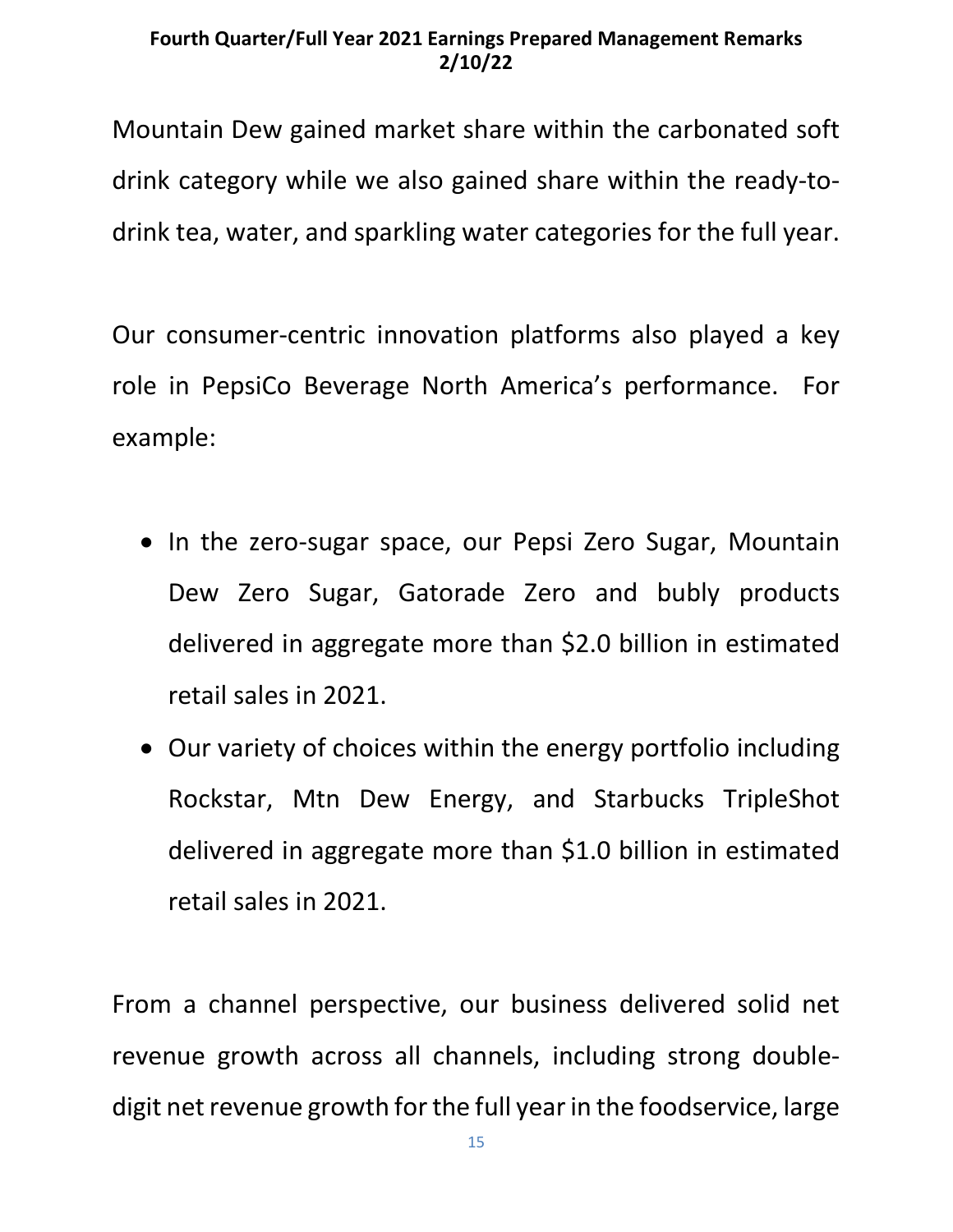format, and convenience and gas channels.

As we looked to profitably expand into more occasions, we extended our Mountain Dew brand by introducing Mtn Dew Energy and entering a new business venture with the Boston Beer Company to distribute Hard Mtn Dew, a low alcohol beverage product. We also recently introduced Starbucks BAYA energy through our joint venture with Starbucks. BAYA is crafted with caffeine naturally found in coffee fruit as well as antioxidant vitamin C.

PepsiCo Beverage North America's core operating profit increased 21 percent for the full year but declined 9 percent in the fourth quarter, reflecting a high-single digit increase in advertising and marketing spend and planned investments in our business, as well as supply chain bottlenecks and escalating inflationary pressures related to commodity, transportation, and labor costs.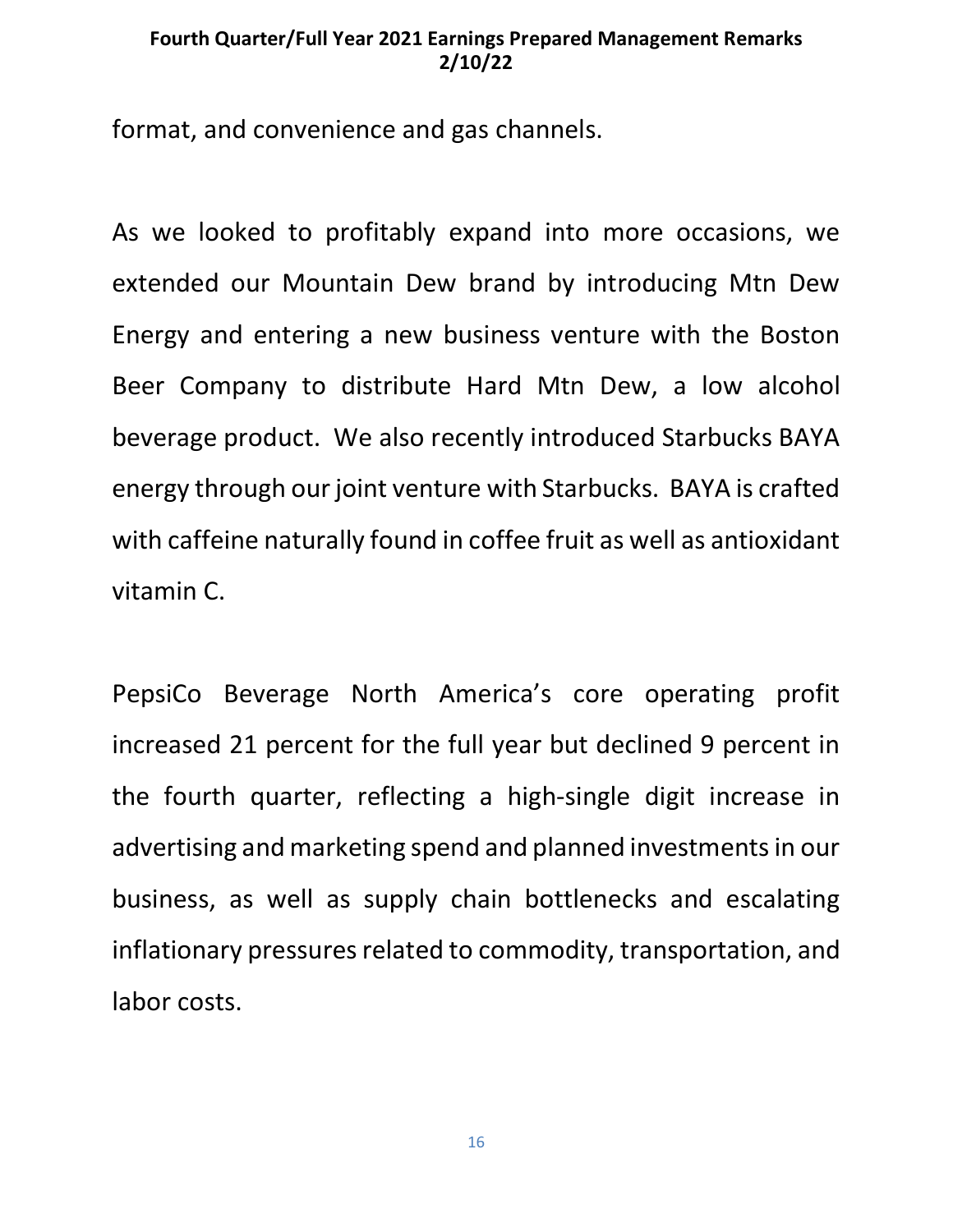We remain optimistic about the prospects of our PepsiCo Beverages North America business and expect its annual core operating margin to increase in 2022.

# **International Business Review**

Our International business accelerated and delivered 11 percent organic revenue growth each in the fourth quarter and for the full year, with our developing and emerging markets delivering double-digit organic revenue growth in the fourth quarter.

Our fourth quarter international growth also featured doubledigit organic revenue growth in countries such as Mexico, Brazil, Turkey, Spain, India, Egypt, China, and Thailand.

Our international convenient foods business improved as the year progressed and delivered 13 percent organic revenue growth in the fourth quarter.

Our international beverage business remained resilient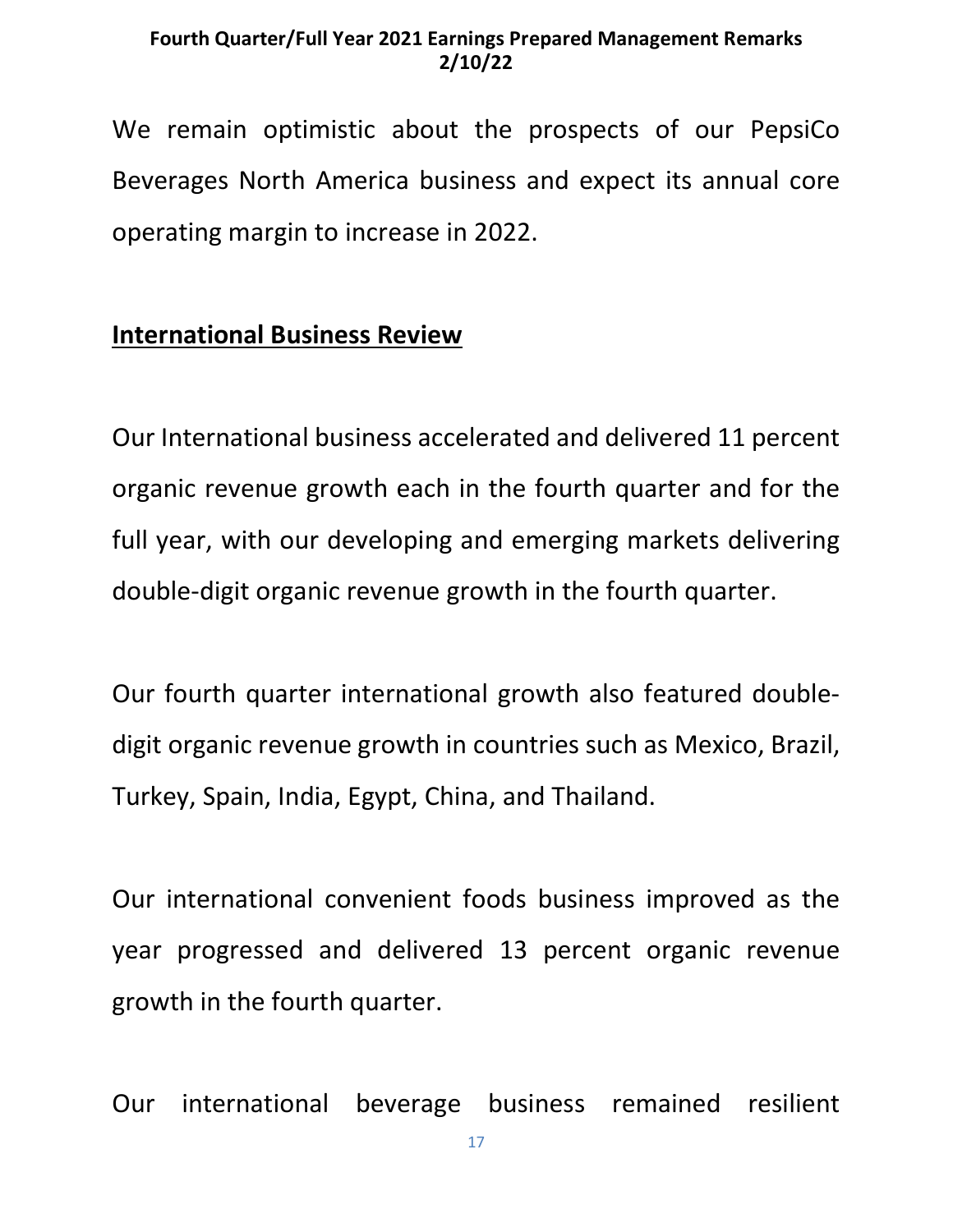throughout the year and finished the year with 8 percent organic revenue growth in the fourth quarter.

Our strong business momentum helped us gain savory snack market share in many of our international markets, including Brazil, China, Turkey, and Australia, and for beverages, we gained market share in China, Mexico, Poland, and Thailand for the full year.

To summarize, we are pleased with our marketplace execution and solid business performance for our International business. These results reflect the benefits of our capacity and capability investments, which are focused on building per-capita consumption in locally relevant ways with superior marketplace execution.

## **2022 Outlook and Guidance**

For full year 2022, we assume that our categories will perform well, aided by large, trusted brands that can deliver convenience,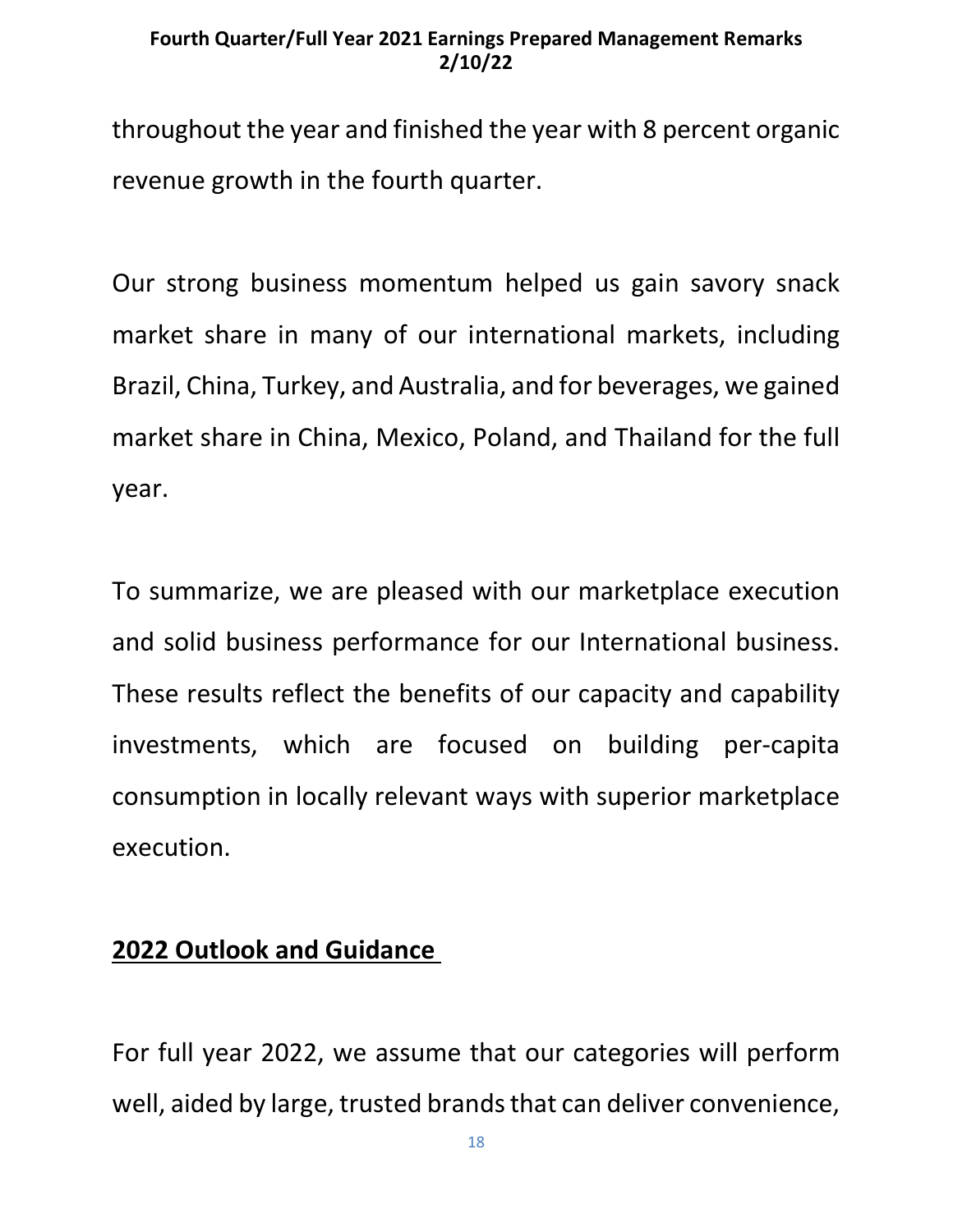variety, and a great value proposition to the consumer.

With respect to our businesses, we expect our North America beverage and convenient foods businesses to remain rational and resilient, and our international markets to perform well despite an uneven recovery across geographies.

Specifically, for fiscal 2022, we expect:

- 6 percent organic revenue growth;
- 8 percent core constant currency EPS growth;
- A core annual effective tax rate of 20 percent; and
- Total cash returns to shareholders of approximately \$7.7 billion comprised of both \$6.2 billion in dividends and \$1.5 billion in share repurchases.

Based on current market consensus rates, we expect foreign exchange translation to negatively affect our reported net revenue and core earnings per share performance by 1.5 percentage points.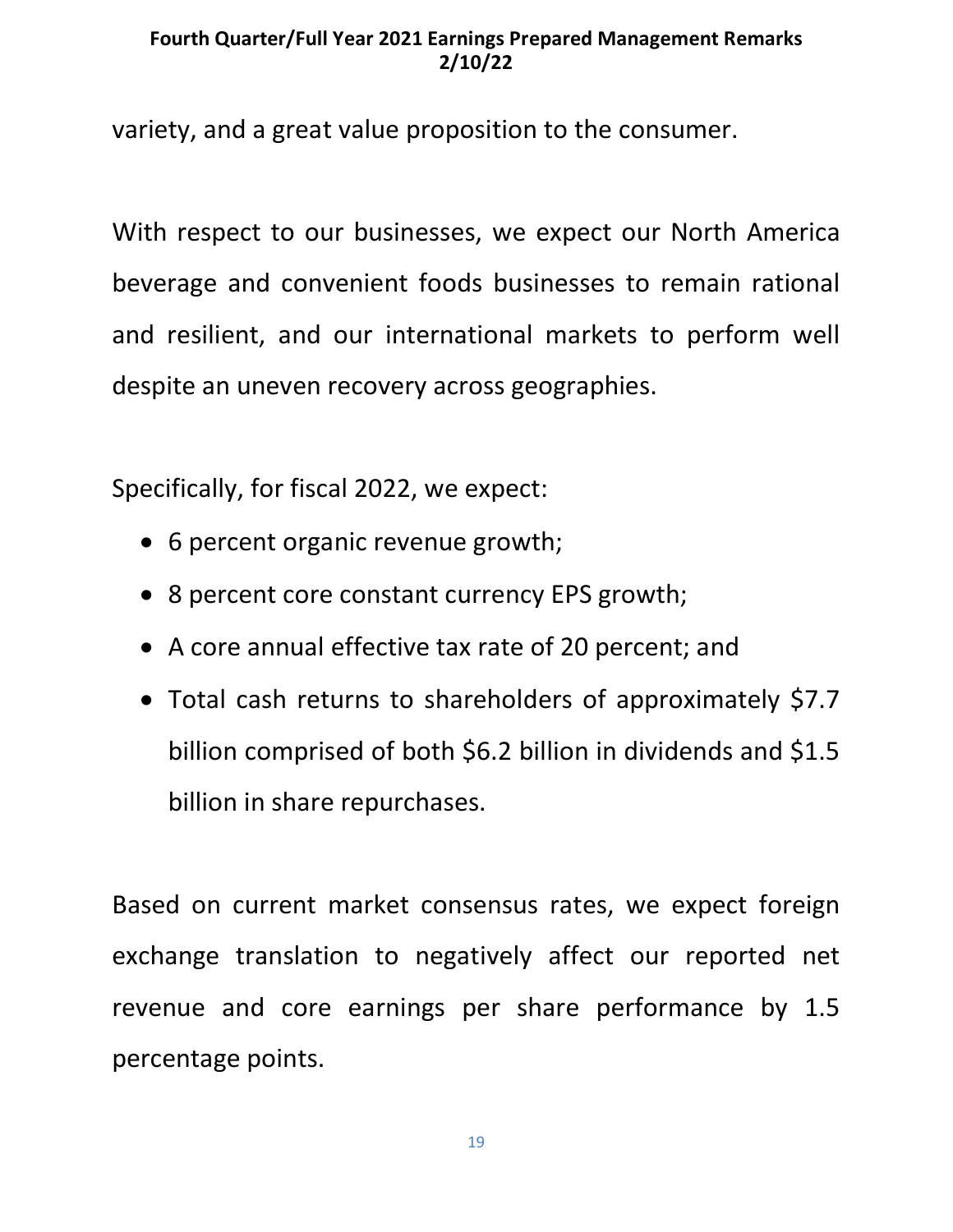This assumption and the guidance above imply 2022 core earnings per share of \$6.67, a 6.5 percent increase compared to 2021 core earnings per share of \$6.26.

We will also have a 53rd week in 2022 for our North American business that reports on a weekly calendar basis. Our organic revenue growth outlook excludes the impact of this extra week. We expect the profit associated with the 53<sup>rd</sup> week to mitigate the dilution associated with the divestiture of certain juice brands in North America and Europe.

As it relates to our 2022 capital allocation priorities, we will prioritize the operating and growth needs of our business, including:

- Investments in our plants and manufacturing capacity, warehouses, and go-to-market systems across our entire business. This includes investments in our transportation fleet and additional capacity for our variety pack offerings;
- Investments in our omnichannel capabilities, including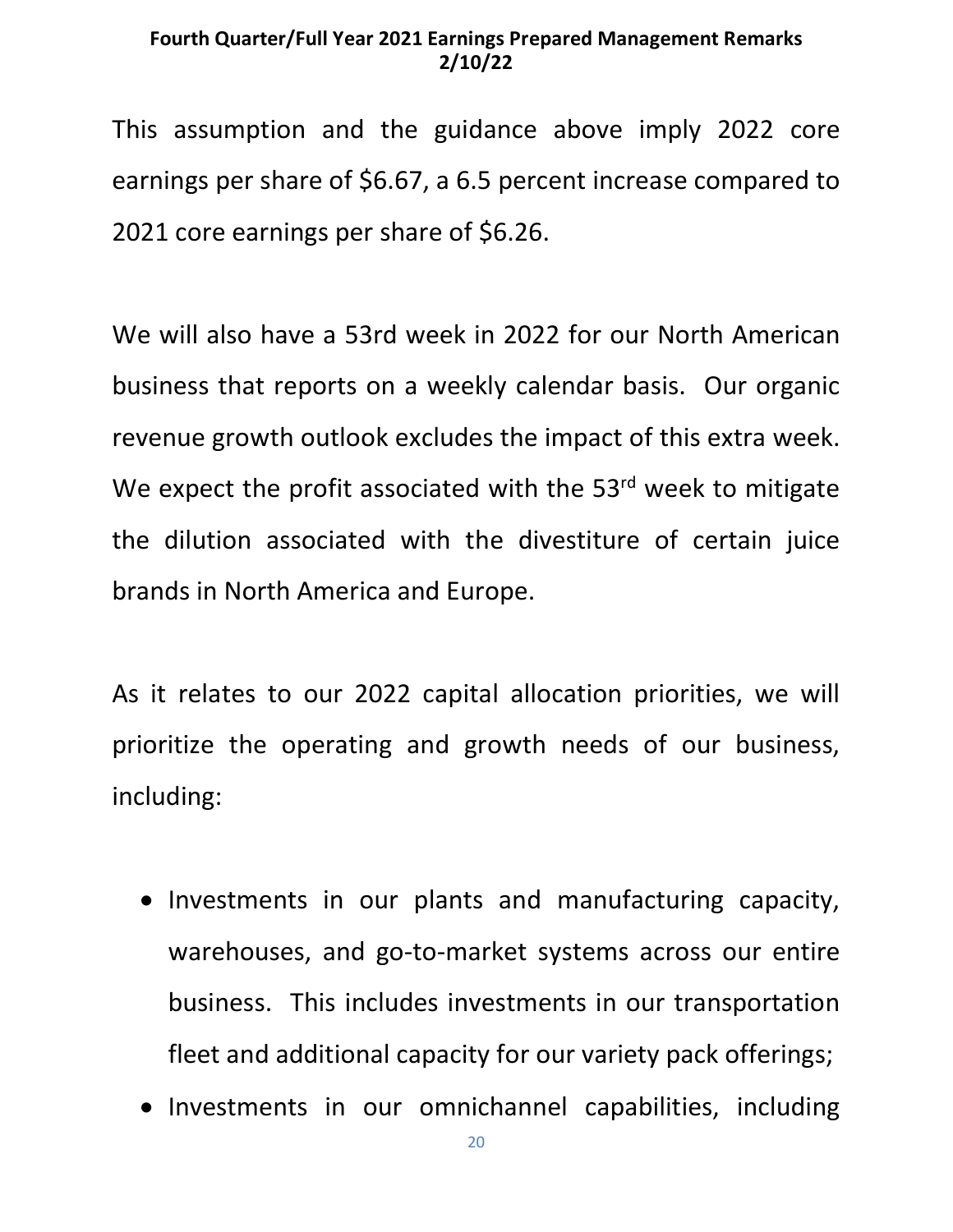expanding our presence and accelerating our efforts within the e-commerce channel;

- Investments that will harmonize and simplify our technology systems to drive productivity and help enhance our trade promotional management, forecast accuracy, and financial planning; and
- Investments in pep+, our roadmap for becoming the global leader in beverages and convenient foods and a leading actor in the transformation of the global food system. Pep+ requires rethinking and reengineering our approach across different aspects of our value chain to better serve our people and the planet. For example:
	- o PepsiCo Europe announced that by 2030, it plans to eliminate virgin fossil-based plastic in all its crisp and chip bags. This ambition will apply to brands including Walkers, Doritos, and Lay's and will be delivered by using 100 percent recycled or renewable plastic in its packets.
	- o In the U.S., we announced a \$35 million investment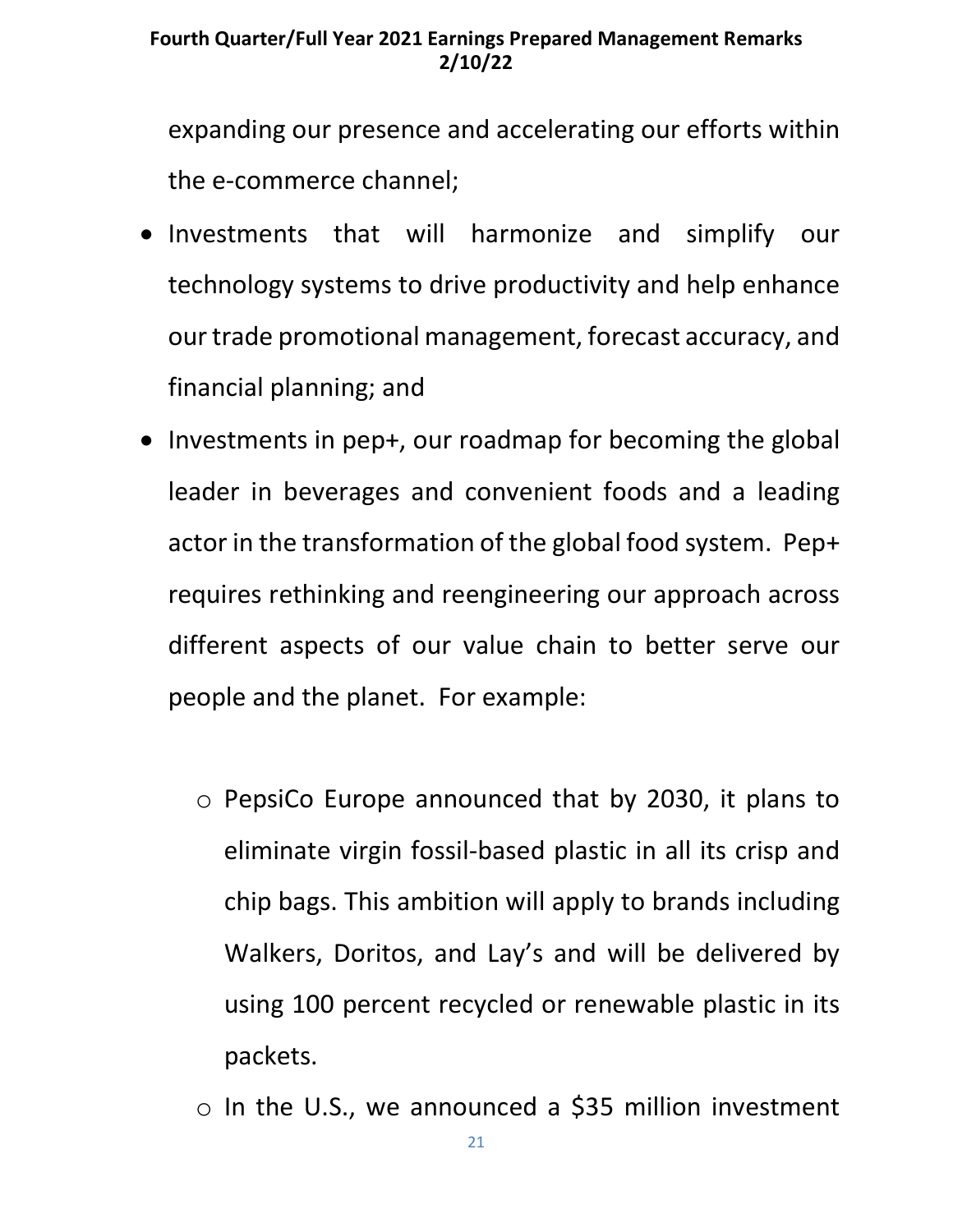with Closed Loop Partners that will create the "Closed Loop Local Recycling Fund," an innovative circular economy initiative to advance new small-scale, modular recycling systems across communities.

o We will continue to scale new business models that require little or no single-use packaging, including the global SodaStream business – an icon of a Positive Choice and the largest sparkling water brand in the world by volume which delivered over \$1 billion in net revenue in 2021.

Beyond making the necessary investments across our business, we also plan on returning significant cash to our shareholders by paying and growing our dividend.

We announced a 7 percent increase in our annualized dividend, effective with the dividend expected to be paid in June 2022. This will represent PepsiCo's 50th consecutive annualized dividend per share increase.